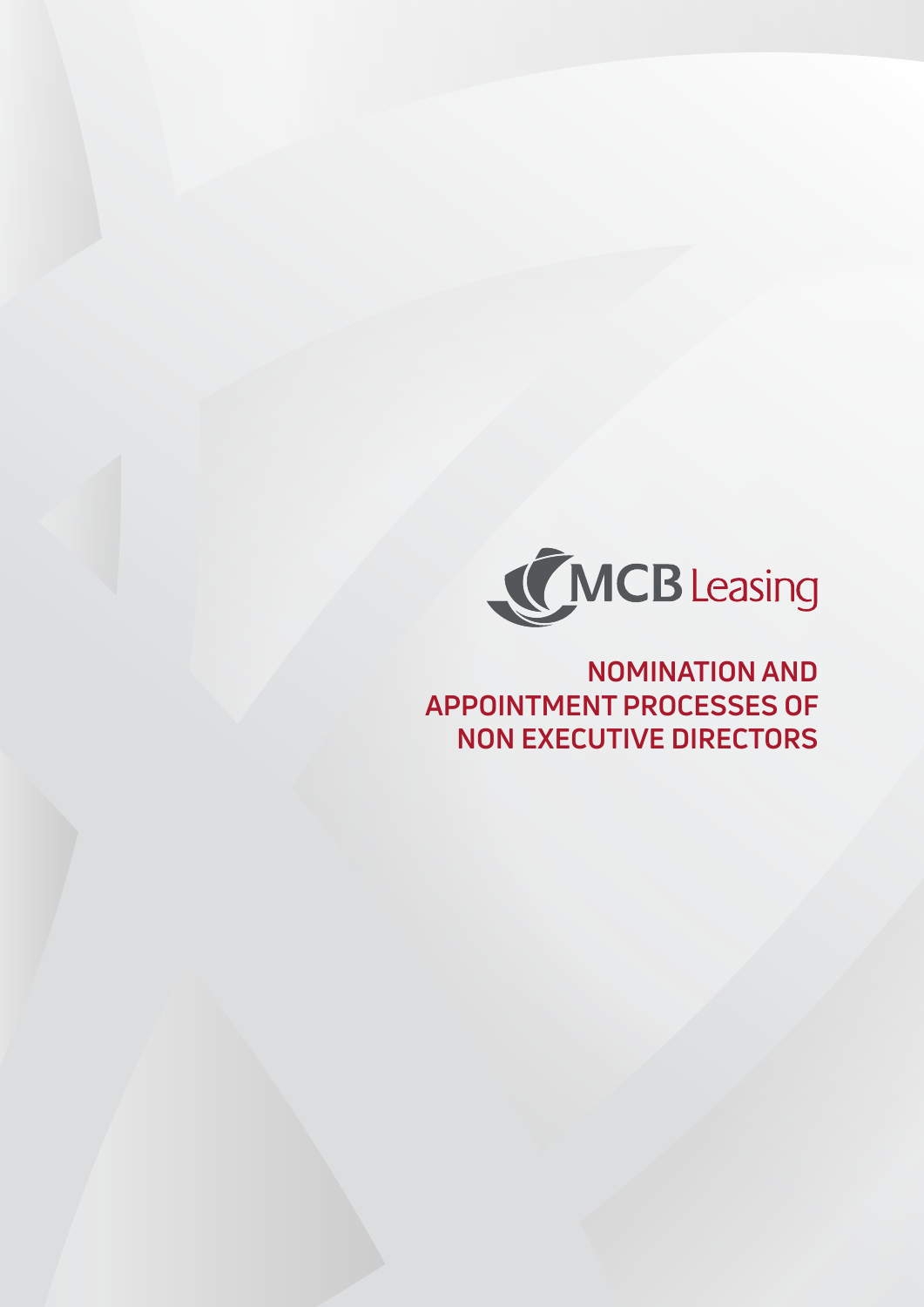

# CONTENTS

| 1. DIRECTORS' APPOINTMENT AS PER THE CONSTITUTION OF THE COMPANY |  |
|------------------------------------------------------------------|--|
| 2. NOMINATION AND APPOINTMENT PROCESSES                          |  |